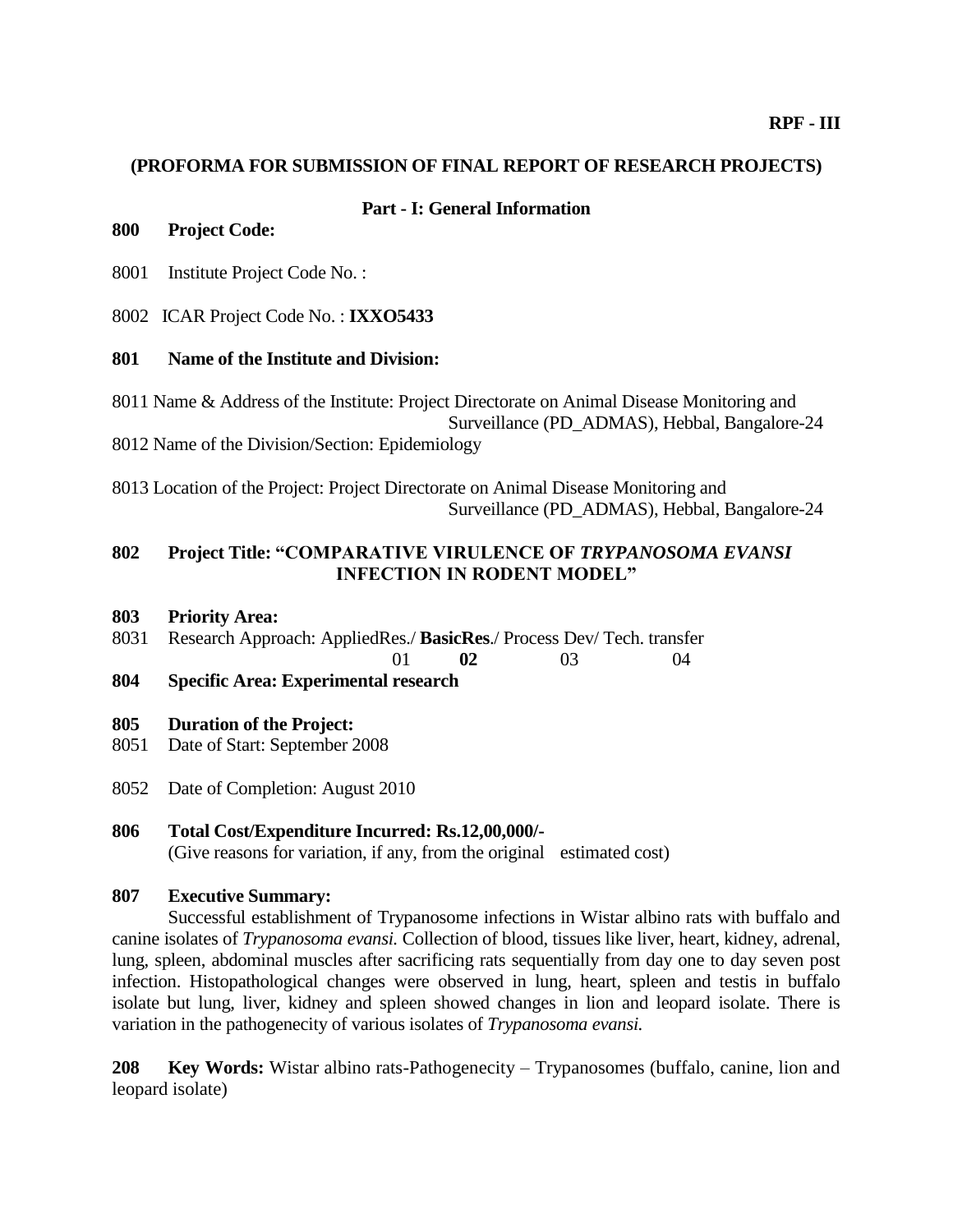# **Part - II Investigator Profile**

| 810  | <b>Principal Investigator:</b> |                            |
|------|--------------------------------|----------------------------|
| 8101 | Name                           | Dr. P. Krishnamoorthy      |
| 8102 | Designation                    | Scientist                  |
| 8103 | Division/Section               | Epidemiology               |
| 8104 | Location                       | PD_ADMAS, Bangalore        |
| 8105 | <b>Institute Address</b>       | PD_ADMAS, Bangalore        |
| 811  | Co-investigator:               |                            |
| 8111 | Name                           | Dr. P.P. Sengupta          |
| 112  | Designation                    | <b>Senior Scientist</b>    |
| 8113 | Division/Section               | Parasitology               |
| 8114 | Location                       | PD_ADMAS, Bangalore        |
| 8115 | <b>Institute Address</b>       | PD_ADMAS, Bangalore        |
|      |                                |                            |
| 812  | Co-investigator:               |                            |
| 8121 | Name                           | Dr. M.R. Gajendragad       |
| 122  | Designation                    | <b>Principal Scientist</b> |
| 8123 | Division/Section               | Epidemiology               |
| 8124 | Location                       | PD_ADMAS, Bangalore        |
| 8125 | <b>Institute Address</b>       | PD_ADMAS, Bangalore        |
| 813  |                                |                            |
| 8131 | Co-investigator:<br>Name       | Dr. K. Prabhudas           |
| 8132 | Designation                    |                            |
| 8133 | Division/Section               | <b>Project Director</b>    |
| 8134 | Location                       | PD_ADMAS, Bangalore        |
| 8135 | <b>Institute Address</b>       | PD_ADMAS, Bangalore        |

### **Part - III: Technical Details**

## **Introduction and objectives:**

8201 Project Objectives:

1. To know the sequential pathology of different isolates of *Trypanosoma evansi* in Wistar albino rats.

2. To find the various biochemical, histopathological and antioxidant status during different isolates of *Trypanosoma evansi* infection.

Background Information and Importance of the Project:

*Trypanosoma evansi* is a common parasite in the tropics that causes a serious and economically important disease in domestic animals. The acute form of the disease is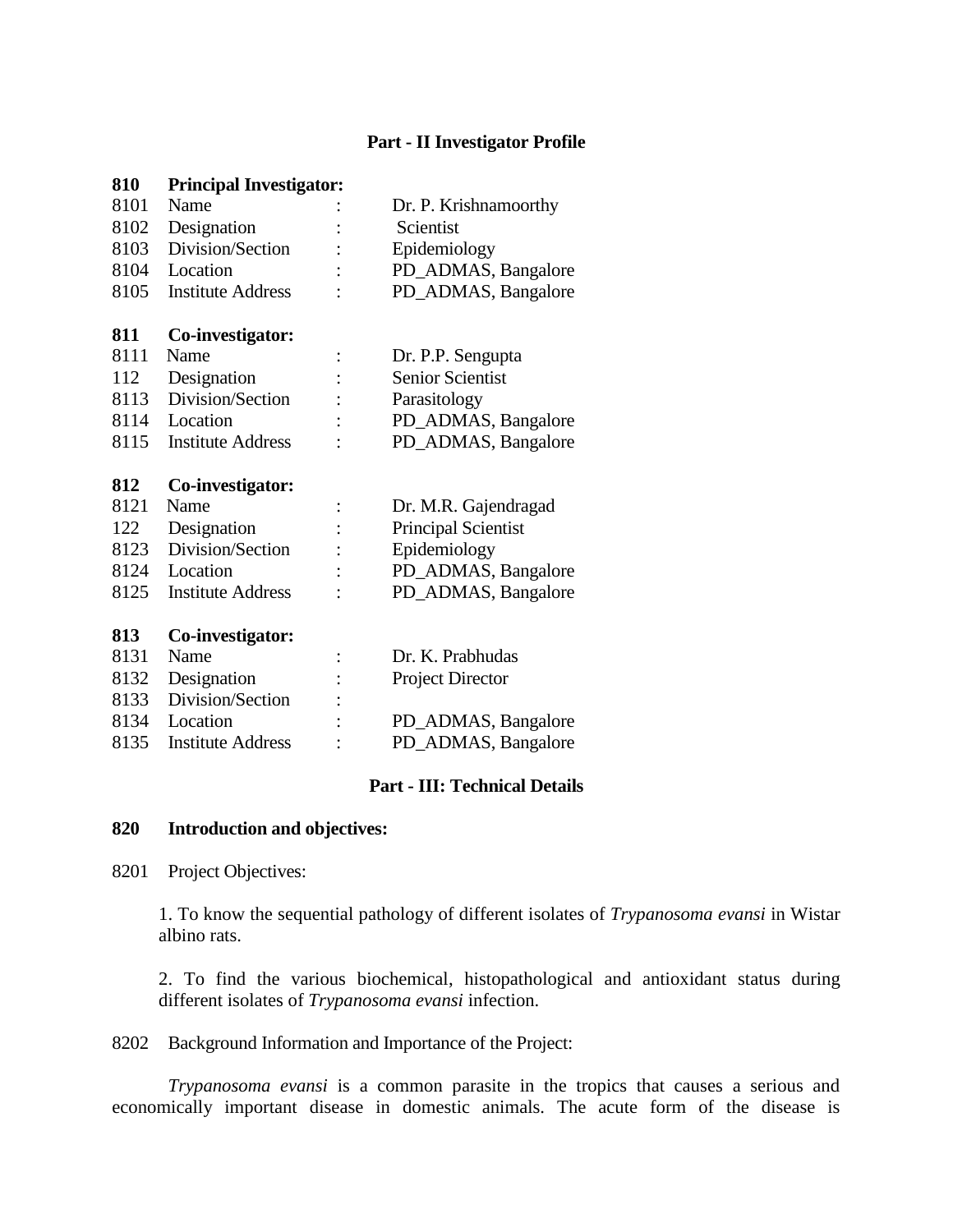characterized by progressive anaemia, high fever, anorexia, marked depression, dullness, loss of condition and in some cases, death. The chronic form which is more common shows relapsing parasitaemia with or without pyrexia, emaciation, oedema of the abdomen and legs, abortion and death in some animals (Raisinghani *et al*., 1980; Haroun *et al.,* 2000). More recently, a case of *T. evansi* trypanosomosis in humans was recorded for the first time in India (Joshi *et al.,* 2005). Various isolates of *Trypanosoma evansi* is available in the parasitology laboratory of PD-ADMAS, Bangalore. The virulence of various isolates of *Trypanosoma evansi* will be studied in rodent model in the present study.

## **821 Project Technical Profile:**

#### 8211 Technical Programme:

(Indicate briefly plan of procedure, techniques, instruments and special materials, organisms, special environments, etc.)

- 1. Induction of experimental infection of Wistar albino rats with different isolates of *Trypanosoma evansi* parasite and one control with each group consisting of six rats. Four isolates of trypanosomes from buffalo, canine, lion and leopard was inoculated intraperitoneally of 0.2ml containing  $1x10<sup>5</sup>$  trypanosomes per ml. The rats were observed for clinical signs during the experimental period.
- 2. Sequential collection of blood, serum and tissues (liver, lung, spleen, heart, kidney, abdominal muscle, testis and adrenal) samples were done during the course of infection in rat from day one to day seven post infection.
- 3. Counting of trypanosomes in blood using haemocytometer method, to know the pattern of infection between the different isolates of *Trypanosoma evansi.*
- 4. Histopathological studies were carried out.
- 5. Data compilation, analysis and report writing.

| No.            | Nature of work                  | Activity     | Preceding    | Time           | Scientist | Time        |
|----------------|---------------------------------|--------------|--------------|----------------|-----------|-------------|
|                |                                 |              | activity     | (months)       | involved  | utilization |
|                |                                 |              |              |                |           | (months)    |
|                | Experimental infection of       | A            |              | 6              | 1,2       | 3,3         |
|                | rats with different isolates of |              |              |                |           |             |
|                | Trypanosoma parasite            |              |              |                |           |             |
| $\overline{2}$ | Blood and clinical sample       | B            | A            | $\overline{4}$ | 1,2       | 2,2         |
|                | collection from rats            |              |              |                |           |             |
| 3              | Histopathology and              | $\mathsf{C}$ | B            | 6              | 1,3       | 3,3         |
|                | antioxidant estimation          |              |              |                |           |             |
| $\overline{4}$ | Analysis of data                | D            | $\mathsf{C}$ | $\overline{4}$ | 1,3       | 2,2         |
| $\overline{5}$ | Compilation of results and      | E            | D            | $\overline{4}$ | 1,2,3,4,  | 1,1,1,1     |
|                | report writing                  |              |              |                |           |             |
|                | Total                           |              |              | 24             |           | 24          |

### 8212 Total Man-months Involvement of Component Project Workers: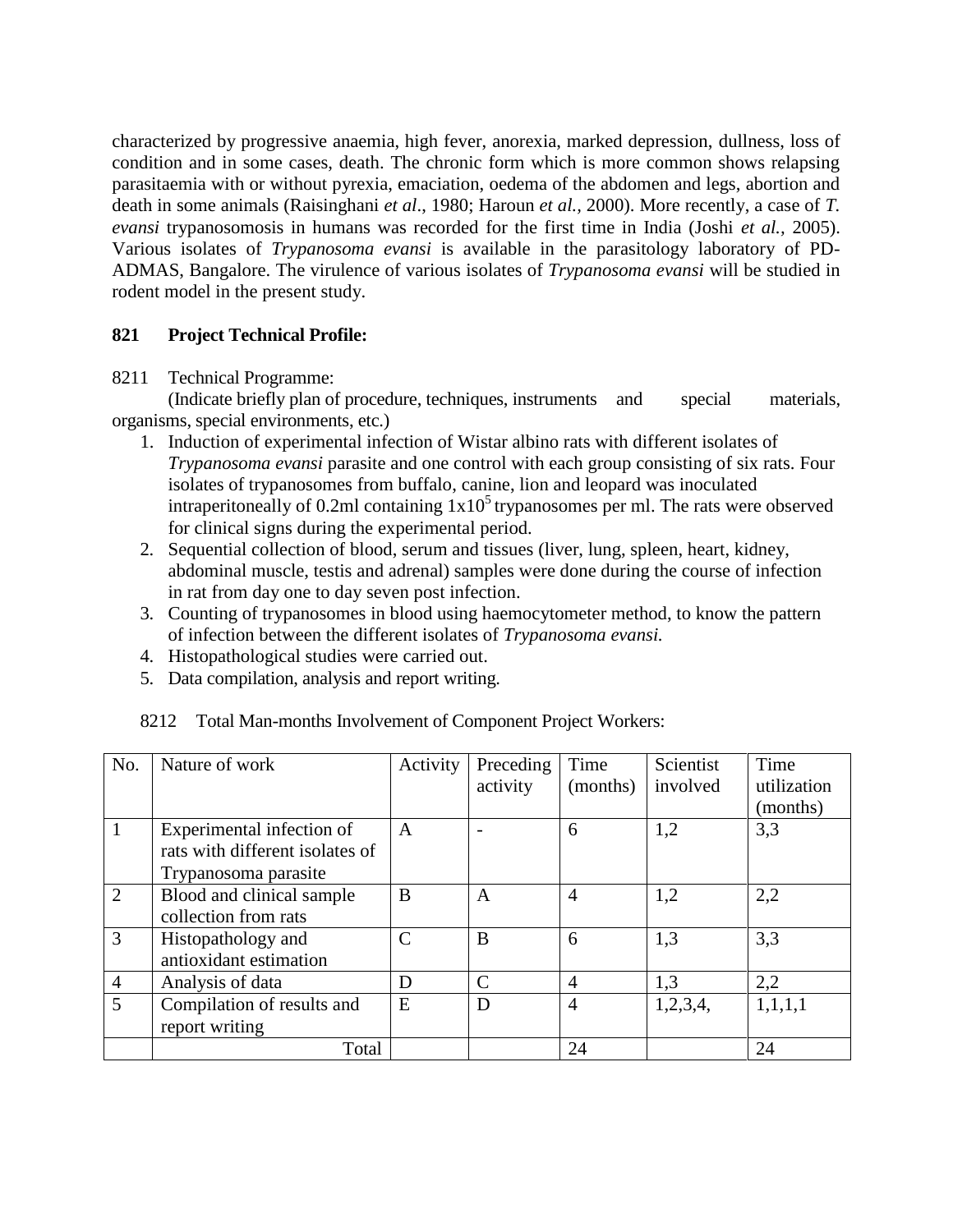| N <sub>0</sub> | Name                    | Designation | Time to be | Work to be done                                 |
|----------------|-------------------------|-------------|------------|-------------------------------------------------|
|                |                         |             | spent      |                                                 |
| 1              | Dr. Krishnamoorthy, P., | Scientist   | 40%        | Animal experiments, Sample                      |
|                |                         |             |            | collection & analysis, Data analysis,           |
|                |                         |             |            | interpretation of results and report<br>writing |
| 2              | Dr. P. P. Sengupta      | Senior      | 25%        | Establishment of Trypanosoma                    |
|                |                         | Scientist   |            | infection of different isolates in rats         |
|                |                         |             |            | and monitoring of inection, report              |
|                |                         |             |            | writing                                         |
| 3              | Dr. M.R. Gajendragad    | Principal   | 25%        | Histopathological studies and report            |
|                |                         | Scientist   |            | writing                                         |
| $\overline{4}$ | Dr. K. Prabhudas        | Project     | 10%        | Guidance and advisory capacity                  |
|                |                         | Director    |            |                                                 |

# **822 Final Report on the Project**:

Detailed report containing all relevant data with a summary of results (Not exceeding 2-5 pages)

1. Successful establishment of Trypanosome infections in Wistar albino rats with buffalo, canine, lion and leopard isolates of *Trypanosoma evansi.*

2. Collection of blood, tissues like liver, heart, kidney, adrenal, lung, spleen, abdominal muscles after sacrificing rats sequentially from day one to day seven post infection. The serum biochemical parameters were estimated but there was no much difference in the parameters except glucose and urea levels.

3. From 2 DPI trypanosomes were found in circulating blood and progressive increase in count of trypanosome per ml up to 6 DPI. One rat died on 7 DPI due to severity of infection. Serum glucose was decreased and increased urea from 2 DPI in rats infected with buffalo isolate. On gross examination no changed observed. Histopathological changes were observed in lung, heart, spleen and testis in buffalo isolate. Heart, abdominal muscle, pancreas and adrenal showed no observable changes. Lung showed progressive damage from 2DPI with focal infiltration of mononuclear inflammatory cells, damage to the alveoli. Liver showed vacuolar degeneration with loss of hepatocytes from 3 DPI. Kidney showed damage to tubules and glomeruli with mononuclear cell infiltration progressively from 2 DPI. Spleen showed damage to lymphocytes on 5 DPI.

4. The lion isolate from 3 DPI trypanosomes were found in circulating blood and progressive increase in count of trypanosome per ml up to 7 DPI. Serum glucose was decreased from 3 DPI and increased urea from 2 DPI. On gross examination no changed observed. Histopathological changes were observed in lung, liver, kidney and spleen in lion and leopard isolate. Lung showed progressive damage from 2DPI, atelectasis and infiltration of inflammatory cells, damage the alveoli. Liver showed mononuclear cell infiltration and vacuolar degeneration from 3 DPI. Kidney showed damage to tubules and glomeruli with mononuclear cell infiltration progressively from 2 DPI. Spleen showed loss of lymphocytes and reticulum cell hyperplasia on 7 DPI. There is no significant difference in other serum biochemical parameters and antioxidant status in rats.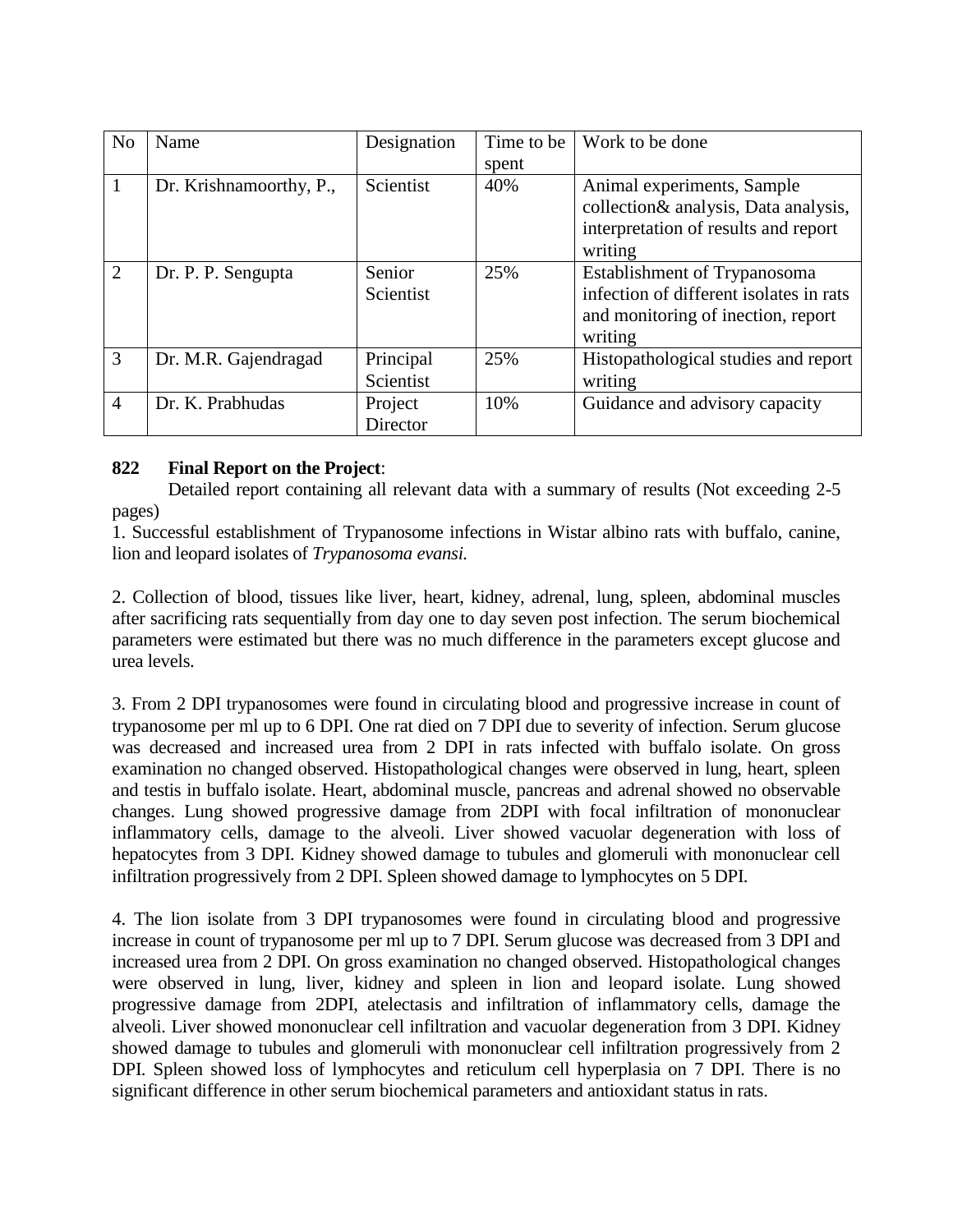5. On the basis of pathogenecity, the buffalo isolate was found to be severe when compare to other isolates. The various isolates varied in their predilection of organs affected and the tissue damage caused. Further systematic studies are required with some more isolates is required.

|         | Glucose        |         | Urea           |         |  |
|---------|----------------|---------|----------------|---------|--|
|         | <b>Buffalo</b> | Lion    | <b>Buffalo</b> | Lion    |  |
| Days    | isolate        | isolate | isolate        | isolate |  |
| control | 112            | 77.7    | 18             | 17.31   |  |
| 1 DPI   | 119            | 83.25   | 27             | 17.07   |  |
| 2 DPI   | 79             | 65.76   | 48             | 49.02   |  |
| 3 DPI   | 65             | 44.58   | 44             | 50.04   |  |
| 4 DPI   | 45             | 40.64   | 51             | 61.7    |  |
| 5 DPI   | 38             | 35.62   | 65             | 70.97   |  |
| 6 DPI   | 35             | 32.45   | 71             | 72.68   |  |
| 7 DPI   | Died           | 31.23   | Died           | 76.58   |  |

Table1. Serum glucose and urea (g/L) levels in rats inoculated with various isolates of *T. evansi*

- 8221 Achievements in Terms of Targets Fixed for Each Activity:
- 8222 Questions Answered:

What is the pattern of virulence of Trypanosoma isolated from different species of animals in rats?

- 8223 Process/Product/Technology/Developed: Nil
- 8224 Practical Utility:

(Not more than 150 words)

The project compared the virulence pattern of various isolates of *Trypanosoma evansi* in Wistar albino rats. The isolates vary in their pathogenecity in the rats but buffalo isolate found to be more virulence when compared to other isolates. The virulence pattern of the available isolates were studied in this project work.

- 8225 Constraints, if any: Nil
- **823 Publications and Material Development:** (One copy each to be supplied with this Proforma)
- 8231 Research Papers:
- 1. **Krishnamoorthy, P.,** Sengupta, P.P, Balachandran, C, Gajendragad, M.R. and K. Prabhudas. (2009). Pathology of experimental *Trypanosoma evansi* (Buffalo isolate) infection in Wistar Albino Rat. In: *International symposium on "Philosophy of disease diagnosis through morphological to biomolecular approaches' and core theme of diagnostic*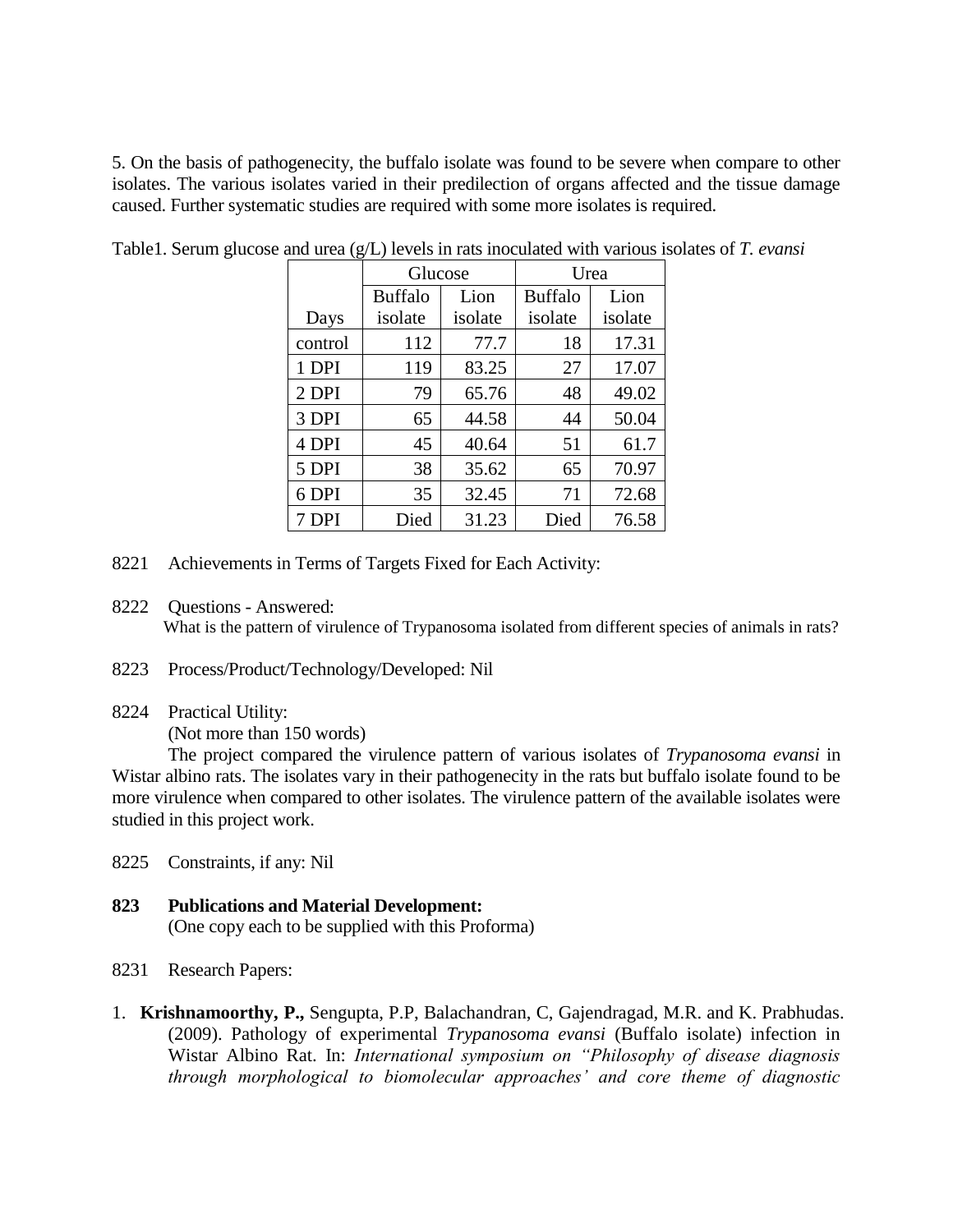*pathology"*, 28-30 October 2009, College of Veterinary sciences, Guru Angad Dev Veterinary and Animal Sciences University, Ludhiana, India. **pp**:194.

- 2. **Krishnamoorthy, P**., Sengupta, P.P., Gajendragad, M.R. and K. Prabhudas (2010). Pathology of experimental Trypanosoma evansi (canine isolate) infection in Wistar albino rat. In: *National symposium on "Recent trend in diagnosis and pathology of emerging and re-emerging disease of livestock and poultry".* 25-27 November, 2010, College of Veterinary Science, Guwahati, Assam, India. **pp**: 182
- 3. **Krishnamoorthy, P.,** P.P. Sengupta, M.R. Gajendragad and K. Prabhudas (2011). Pathology of experimental Trypanosoma evansi (Leopard isolate) infection in Wistar albino rat. In: South zone conference of Indian Association of Veterinary Pathologists, *National Seminar on "Wildlife pathology" and Workshop on "Diagnostic oncology".* 30 April – 1 st May, 2011, College of Veterinary and Animal Sciences, Pookut, Kerala, India. **pp**: 19.
- 8232 Popular Articles:
- 8233 Reports:

8234 Seminars, Conferences and Workshops (Relevant to the Project) in which the Scientists have participated:

(List abstracts forwarded)

- 1. International symposium on *"Quality assurance in pathology and disease diagnosis",* 10-12 November 2008, Indian Veterinary Research Institute, Izatnagar, Bareilly, India.
- 2. Second South Zone Conference of Indian Association of Veterinary Pathologists and National symposium on "**Pathobiology of poultry and laboratory animals diseases**" organized by Department of Veterinary Pathology, Veterinary College and Research Institute, Namakkal on 5<sup>th</sup> and 6<sup>th</sup> March 2010 at Veterinary College and Research Institute, Namakkal, India.

## **824 Infrastructural Facilities Developed**:

(Details of field, laboratory, notebooks and final material and their location) Established the facility of animal experimentation and histopathology in the institute

825 Comments/Suggestions of Project Leader regarding possible future line of work that may be taken up arising out of this Project: Further studies are required with more isolates and animals for the evaluation of pathogenecity of *Trypanosoma evansi*.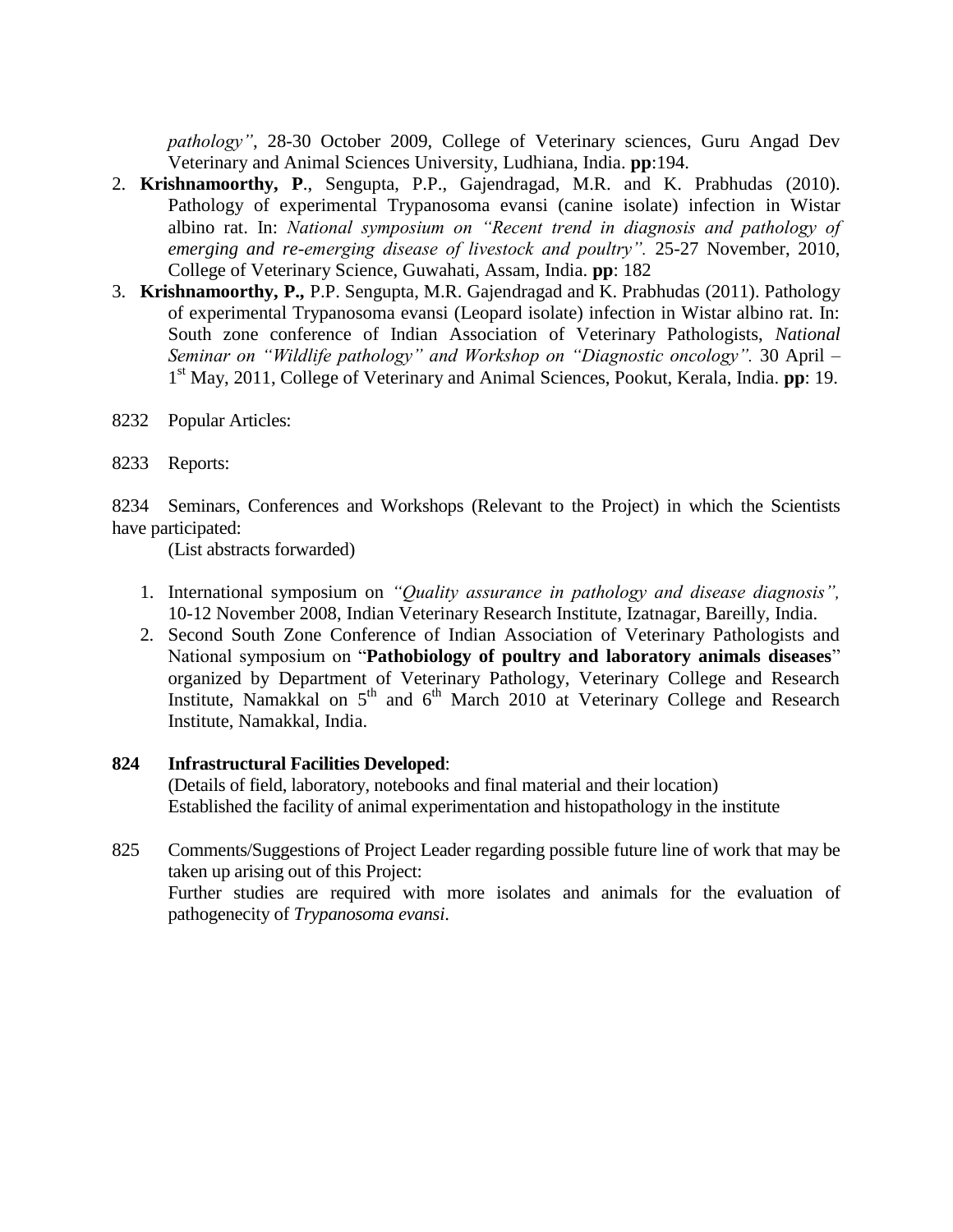# **Part - IV : Project Expenditure** (Summary) **Year:** 2008-2010

| 830<br>8301 | <b>Total Recurring Expenditure:</b><br>Salaries : (Designation with pay scale) |               |               |  |
|-------------|--------------------------------------------------------------------------------|---------------|---------------|--|
|             | i) Scientific                                                                  | Estimated     | <b>Actual</b> |  |
|             | ii) Technical                                                                  |               |               |  |
|             | iii) Supporting                                                                |               |               |  |
|             | iv) Wages                                                                      |               |               |  |
|             | Sub-total                                                                      |               |               |  |
| 8302        | Consumables:                                                                   |               |               |  |
|             | i) Chemicals                                                                   | 400000        | 400000        |  |
|             | ii) Glasswares                                                                 | 200000        | 200000        |  |
|             | iii) Biochemical kits                                                          | 300000        | 300000        |  |
|             | Sub-total                                                                      | 900000 900000 |               |  |
| 8303        | Travel:                                                                        |               |               |  |
| 8304        | Miscellaneous:                                                                 | 200000        | 200000        |  |
|             | (Other costs)<br>Animal maintenance                                            | 100000        | 100000        |  |
| 8305        | Sub-total<br>(Recurring)                                                       | 300000        | 300000        |  |
|             |                                                                                |               |               |  |
| 831         | <b>Non-recurring Expenditure:</b><br>(Equipment and works)                     |               |               |  |
|             | $\mathbf{i}$                                                                   |               |               |  |
|             | ii)<br>iii)                                                                    |               |               |  |
| 832         | <b>Total</b>                                                                   | 1200000       | 1200000       |  |
|             | (830 and 831)                                                                  |               |               |  |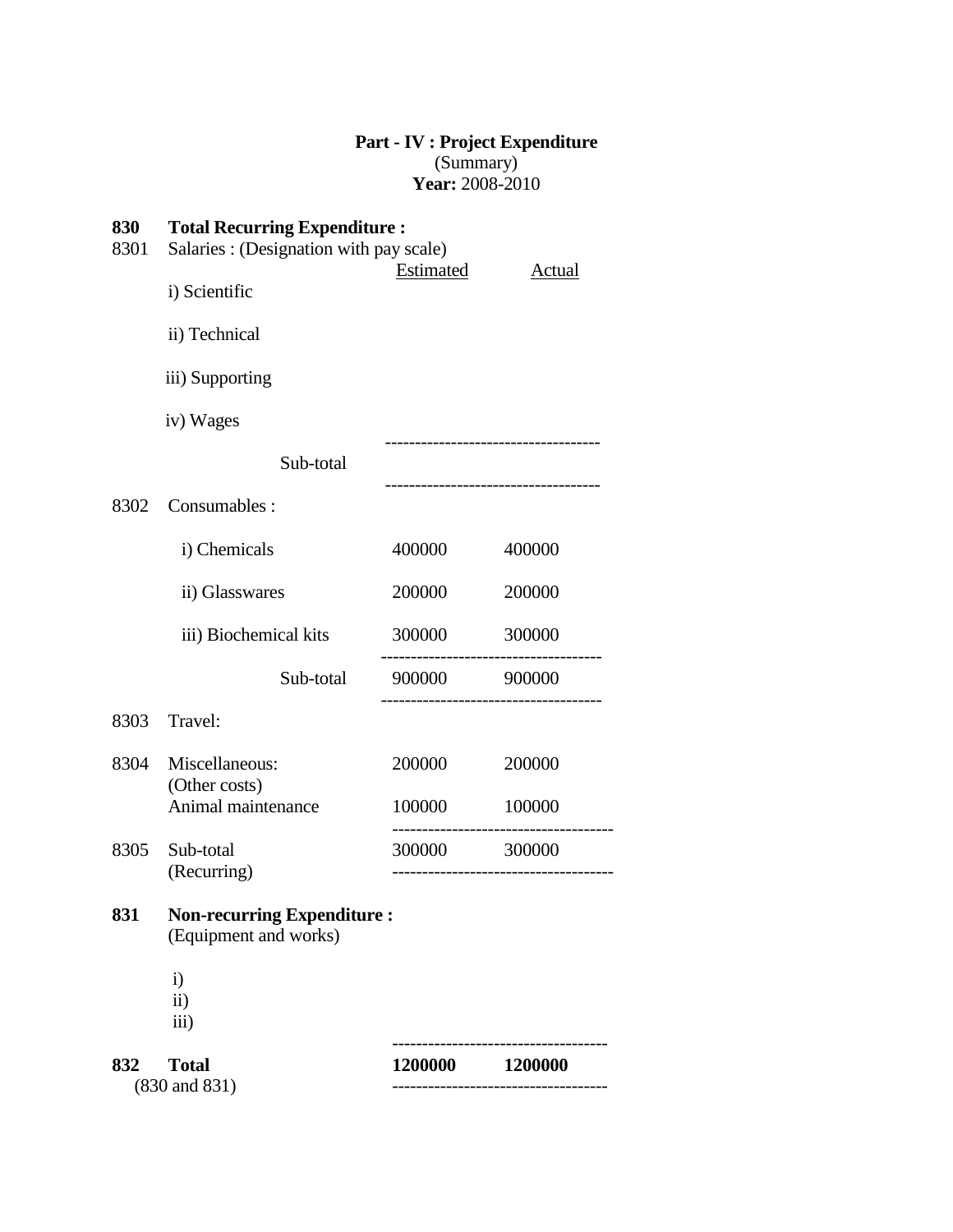#### **Part - V: DECLARATION**

This is to certify that the final report of the Project has been submitted in full consultation with the Project Workers as per the approved objectives and technical programme and the relevant records, notebooks and materials are available for the same.

### **Signature**

**of the Principal Investigator:** Dr. P. Krishnamoorthy - Scientist, PD-ADMAS

**Co-investigators**: 1. Dr. P.P. Sengupta - Senior Scientist, PD\_ADMAS

- 2. Dr. M.R. Gajendragad Principal Scientist, PD\_ADMAS
- 3. Dr. K. Prabhudas Project Director, PD\_ADMAS

**Signature & Comments of the Director:**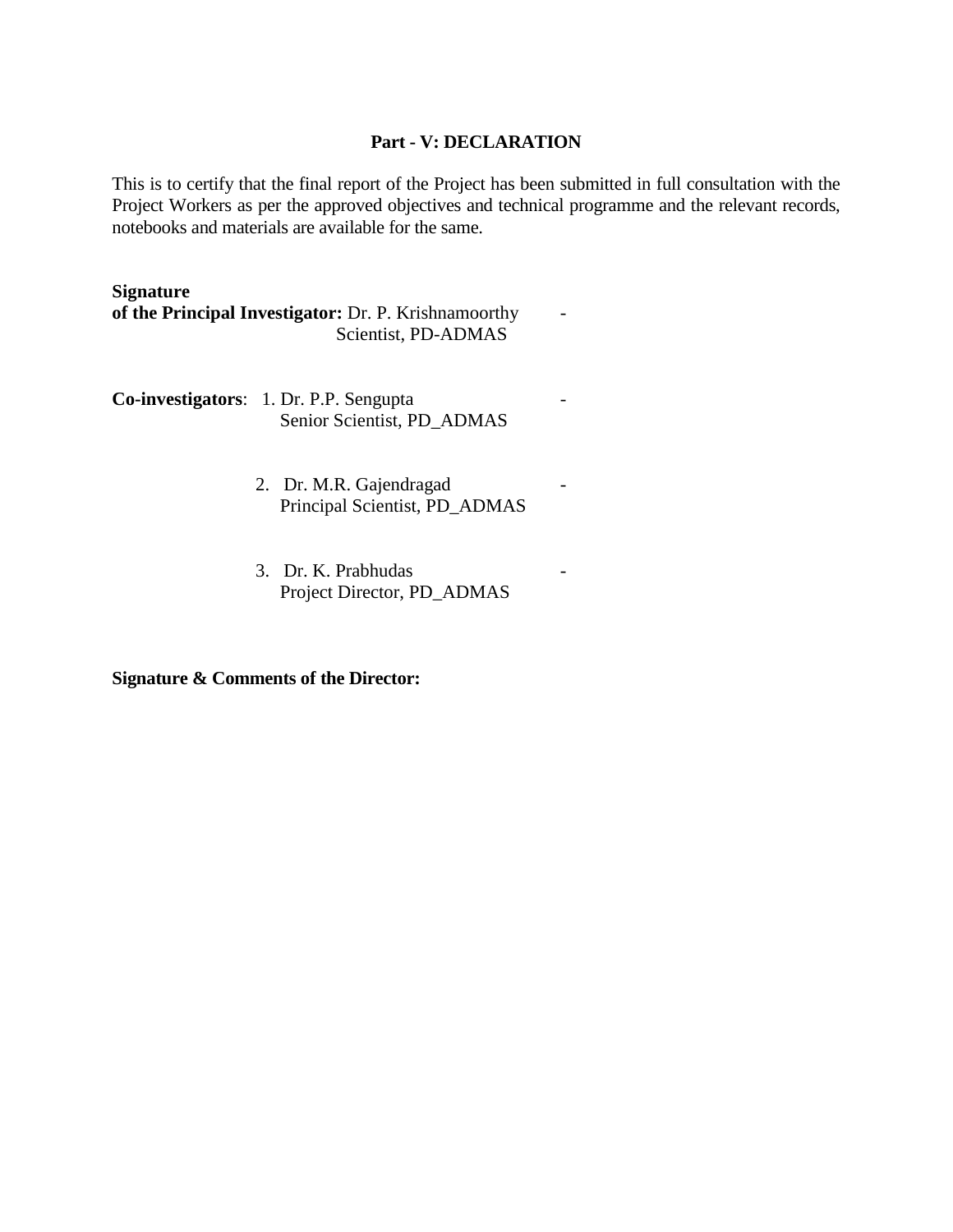

**Buffalo Isolate**

Fig. 1 Heart - *Trypanosoma evansi* (buffalo) in heart chamber musculature (H&E,Scale =10µm)



Fig. 2 Lung showing focal mononuclear cell infiltration (H&E,Scale =50µm)



Fig.3 Testis showing edema in the interstitial space (H&E,Scale=20µm)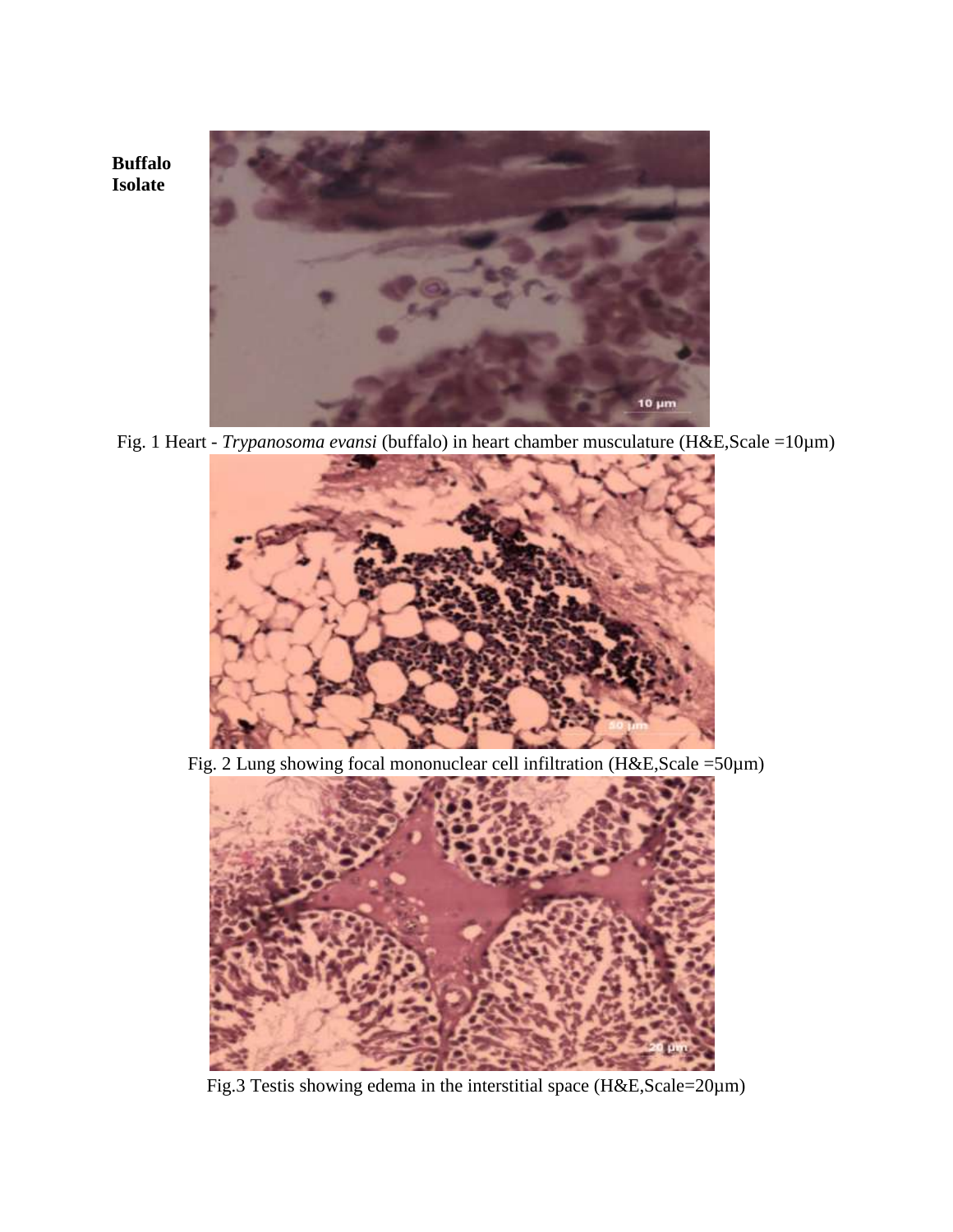**Canine Isolate**



Fig. 4 Rat 5 DPI Lung, alveoli damage and infiltration of inflammatory cells (H&E,scale-100µm)



Fig. 5 Rat 6 DPI Testis, interstitial edema and seminiferous tubule degeneration (H&E,scale-100µm)



Fig. 6 Rat 7 DPI Kidney, glomerular damage and infiltration of mononuclear cells (H&E,scale-100µm)